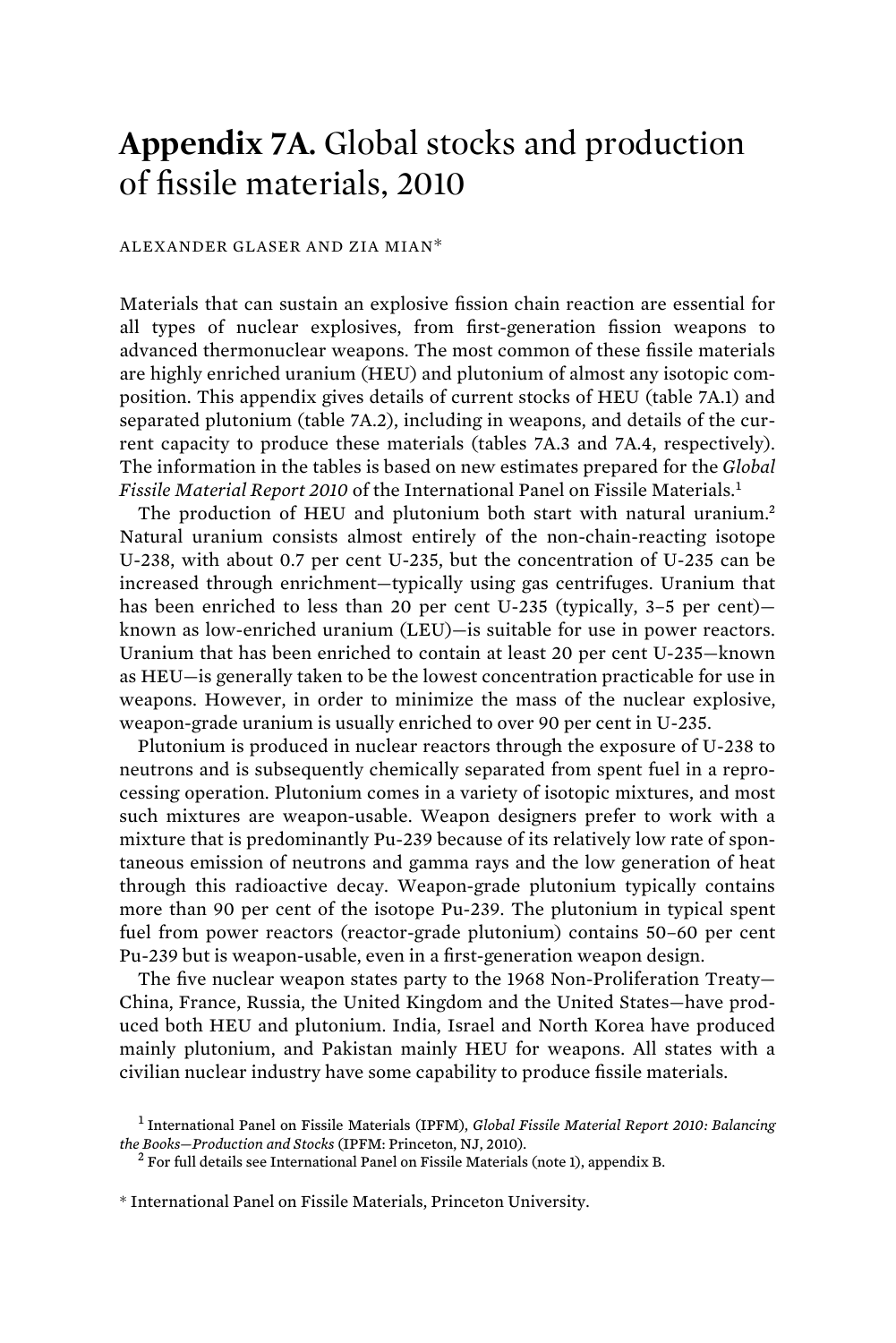| State                                     | National stockpile<br>$(\text{tonnes})^d$ | Production status | Comments                                                                                                                                                                             |
|-------------------------------------------|-------------------------------------------|-------------------|--------------------------------------------------------------------------------------------------------------------------------------------------------------------------------------|
| China                                     | $16 \pm 4$                                | Stopped 1987-89   |                                                                                                                                                                                      |
| France <sup>b</sup>                       | $31 \pm 6$                                | Stopped 1996      | Includes 4.9 tonnes declared civilian                                                                                                                                                |
| India <sup>c</sup>                        | $1.3 \pm 0.3$                             | Continuing        |                                                                                                                                                                                      |
| Israel <sup>d</sup>                       | 0.3                                       |                   |                                                                                                                                                                                      |
| Pakistan                                  | $2.6 \pm 0.4$                             | Continuing        |                                                                                                                                                                                      |
| Russia <sup>e</sup>                       | $670 \pm 120$                             | Stopped 1987-88   | Includes 50 tonnes assumed to be<br>reserved for naval and research<br>reactor fuel; does not include<br>104 tonnes to be blended down                                               |
| $\mathbf{U}\mathbf{K}^f$                  | 21.2 (declared)                           | Stopped 1962      | Includes 1.4 tonnes declared civilian                                                                                                                                                |
| USA <sup>g</sup>                          | 510 (declared)                            | Stopped 1992      | Includes 130 tonnes reserved for<br>naval reactor fuel and 20 tonnes for<br>other HEU reactor fuel; does not<br>include 104 tonnes to be blended<br>down or for disposition as waste |
| Non-nuclear<br>weapon states <sup>h</sup> | $-20$                                     |                   |                                                                                                                                                                                      |
| Total                                     | $~1270^t$                                 |                   | Does not include 208 tonnes to be<br>blended down                                                                                                                                    |

**Table 7A.1.** Global stocks of highly enriched uranium (HEU), 2010

*a* Most of this material is 90–93% enriched in uranium-235, which is typically considered as weapon-grade. Important exceptions are noted where required. Blending down (i.e. reducing the concentration of U-235) of excess Russian and US weapon-grade HEU up to late 2010 and early 2010, respectively, has been taken into account.

*b* France declared 4.9 tonnes of civilian HEU to the International Atomic Energy Agency (IAEA) as of the end of 2009; it is assumed here to be weapon-grade, 93% enriched HEU, even though some of the material is in irradiated form. The uncertainty in the estimate applies only to the military stockpile of 26 tonnes and does not apply to the declared stock of 4.9 tonnes.

*c* It is believed that India is producing HEU (enriched to 30–45%) for use as naval reactor fuel. The estimate is for HEU enriched to 30%.

*d* Israel may have acquired *c*. 300 kg of weapon-grade HEU covertly in or before 1965 from the USA.

*e* As of Sep. 2010, 400 tonnes of Russia's weapon-grade HEU had been blended down. The estimate shown for the Russian reserve for naval reactors is the authors' estimate based on the size of the Russian fleet.

*f* This figure includes 21.9 tonnes of HEU as of 31 Mar. 2002, the average enrichment of which was not given. The UK declared a stock of 1.4 tonnes of civilian HEU to the IAEA as of the end of 2008.

*g* The amount of US HEU is given in actual tonnes, not 93% enriched equivalent. As of 30 Sep. 1996 the USA had an inventory of 741 tonnes of HEU containing 620 tonnes of U-235. To date, the USA has earmarked 233 tonnes of HEU for blending down. As of mid-2010 it had blended down 131 tonnes of this; however, little if any of this HEU was weapon-grade. At least 100 tonnes is in the form of irradiated naval fuel.

*<sup>h</sup>* The 2009 IAEA Annual Report lists 246.5 significant quantities of HEU under comprehensive safeguards. This corresponds to 6.15 tonnes of U-235 in uranium. To reflect the uncertainty in the enrichment levels of this material, mostly in research reactor fuel, a total of 20 tonnes of HEU is assumed. About half of this is in Kazakhstan and is about 20% enriched.

*i* This total is rounded to the nearest 5 tonnes.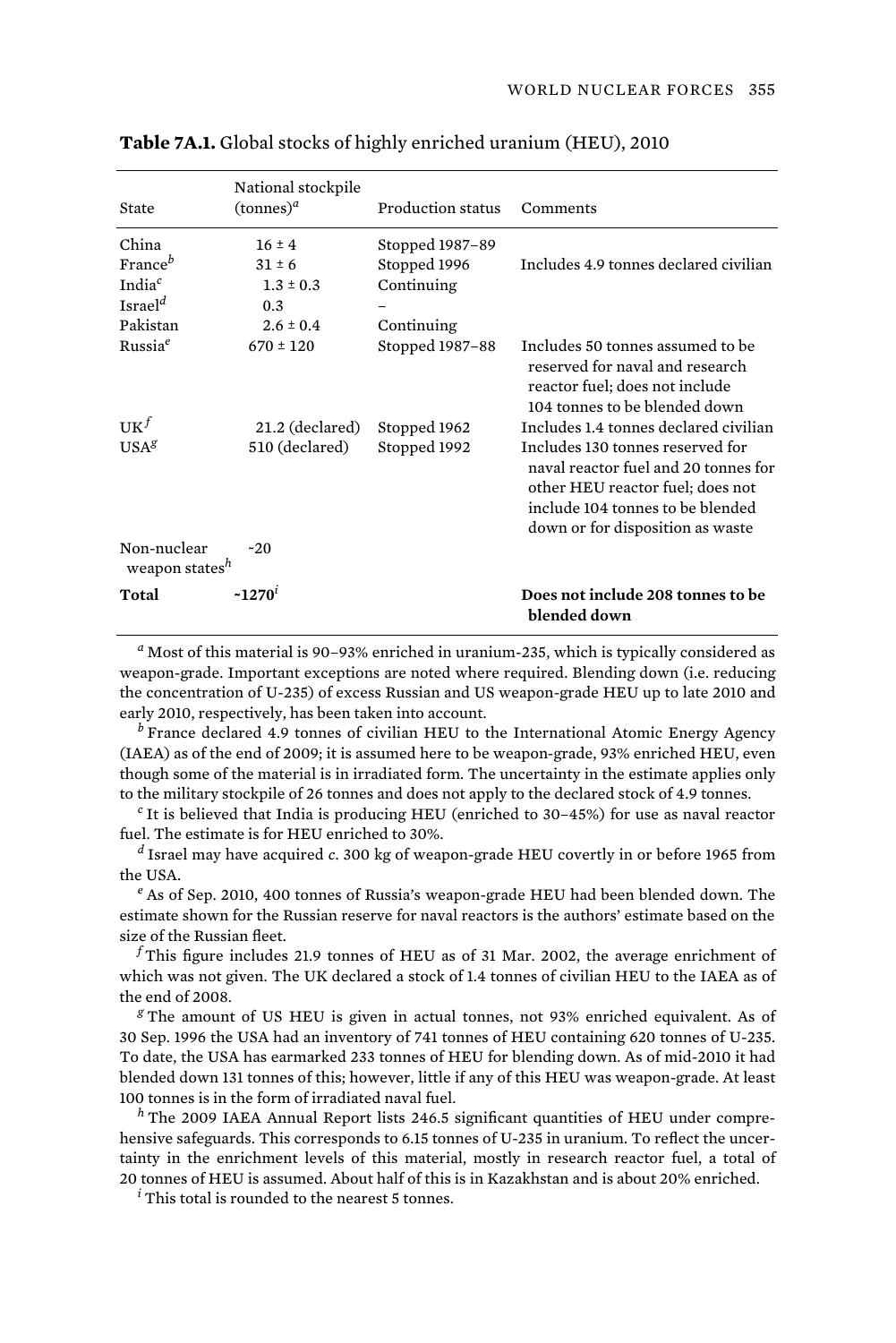| State                    | Military stocks<br>as of 2010<br>(tonnes)               | Military<br>production status | Civilian stocks<br>as of 2010, unless indicated<br>(tonnes) |
|--------------------------|---------------------------------------------------------|-------------------------------|-------------------------------------------------------------|
| China                    | $1.8 \pm 0.8$                                           | Stopped in 1991               | $\Omega$                                                    |
| France                   | $6 \pm 1.0$                                             | Stopped in 1992               | 55.9 (does not include<br>28.3 foreign owned)               |
| Germany                  | $\Omega$                                                |                               | 9.5 (in France, Germany<br>and the UK)                      |
| India $a$                | $0.5 \pm 0.14$                                          | Continuing                    | 3.7 (includes 3.5 outside<br>safeguards)                    |
| Israel <sup>b</sup>      | $0.8 \pm 0.13$                                          | Continuing                    | $\Omega$                                                    |
| Japan                    | $\Omega$                                                |                               | 46.1 (including a total of 36.1)<br>in France and the UK)   |
| North Korea <sup>c</sup> | 0.034                                                   | Resumed in 2009               | $\Omega$                                                    |
| Pakistan <sup>d</sup>    | $0.1 \pm 0.02$                                          | Continuing                    | 0                                                           |
| Russia <sup>e</sup>      | $128 \pm 8$ (34 declared Effectively stopped<br>excess) | in 1997                       | 47.7                                                        |
| $UK^{f}$                 | 7.6 (4.4 declared<br>excess)                            | Stopped in 1995               | 85.3 (includes 0.9 abroad but<br>not 27.7 foreign owned)    |
| $USA^g$                  | 92 (53.9 declared<br>excess)                            | Stopped in 1988               | $\Omega$                                                    |
| <b>Totals</b>            | ~237 (92 declared<br>excess)                            |                               | ~248                                                        |

## **Table 7A.2.** Global stocks of separated plutonium, 2010

*a* India produced weapon-grade plutonium from the CIRUS and Dhruva reactors until CIRUS closed at the end of 2010. As part of the 2005 Indian–US Civil Nuclear Cooperation Initiative, India has included in the military sector much of the plutonium separated from its spent power-reactor fuel. While it is labelled civilian here since it is intended for breeder reactor fuel, this plutonium was not placed under safeguards in the 'India-specific' safeguards agreement signed by the Indian Government and the IAEA on 2 Feb. 2009.

*b* Israel is believed to still be operating the Dimona plutonium production reactor but may be using it primarily for tritium production.

*c* North Korea is reported to have declared plutonium production of 31 kg in June 2008 and to have carried out nuclear tests in 2006 and 2009, and resumed production in 2009, adding 8–10 kg.

*d* Pakistan is estimated to be producing *c*. 10 kg a year of weapon-grade plutonium from its Khushab-1 reactor. Three additional plutonium production reactors are under construction at the same site.

*e* Russia does not include its plutonium declared as excess in its IAEA INFCIRC/549 statement.

*f* The UK declared 85.3 tonnes of civilian plutonium (not including 27.7 tonnes of foreignowned plutonium in the UK). This apparently includes 4.4 tonnes of military plutonium declared excess. However, since this 4.4 tonnes is not designated for IAEA safeguarding, in this estimate it continues to be assigned to the military stocks and is not included in the civilian stocks. The UK declared in 1995 that it had stopped fissile material production for weapons; this was the last year in which the UK's Atomic Weapons Establishment at Aldermaston received plutonium from the Sellafield reprocessing plant.

*g* In its IAEA INFCIRC/549 statement, the USA declared 53.9 tonnes of plutonium as excess for military purposes.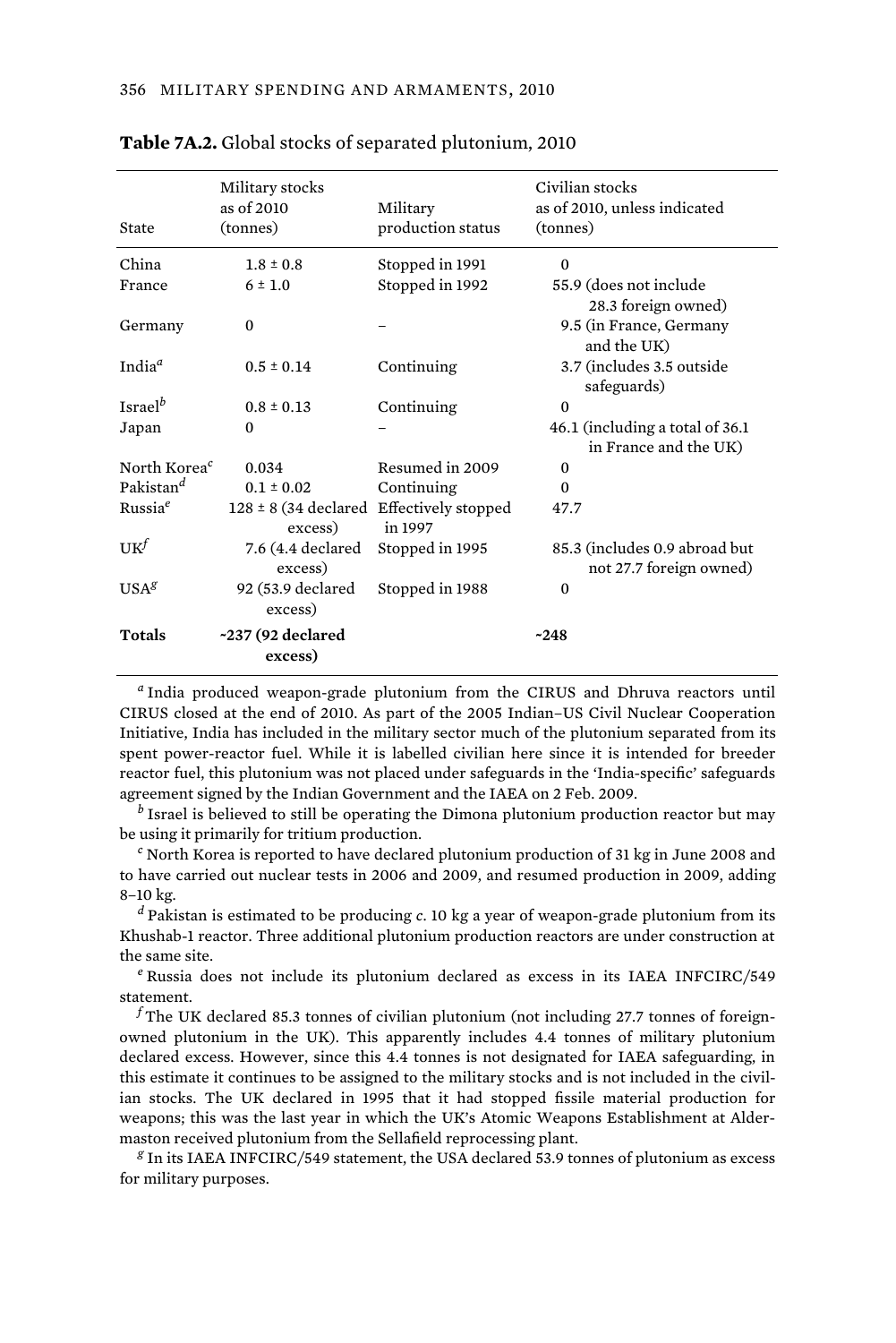*Sources for table 7A.1*: International Panel on Fissile Materials (IPFM), *Global Fissile Material Report 2010: Balancing the Books—Production and Stocks* (IPFM: Princeton, NJ, 2010), figure 1.2, p. 12; *Israel*: Myers, H., 'The real source of Israel's first fissile material', *Arms Control Today*, vol. 37, no. 8 (Oct. 2007), p. 56; see also Gilinsky, V. and Mattson, R. J., 'Revisiting the NUMEC affair', *Bulletin of the Atomic Scientists*, vol. 66, no. 2 (Mar./Apr. 2010); *Russia*: United States Enrichment Corporation, 'Megaton to megawatts', <http://www.usec.com/>; *UK*: British Ministry of Defence, 'Historical accounting for UK defence highly enriched uranium', Mar. 2006, <http://www.mod.uk/DefenceInternet/AboutDefence/CorporatePubli cations/HealthandSafetyPublications/DepletedUranium/>; International Atomic Energy Agency (IAEA), Communication received from the United Kingdom of Great Britain and Northern Ireland concerning its policies regarding the management of plutonium, INFCIRC/ 549/Add.8/12, 15 Sep. 2009; *USA*: US Department of Energy (DOE), *Highly Enriched Uranium, Striking a Balance: A Historical Report on the United States Highly Enriched Uranium Production, Acquisition, and Utilization Activities from 1945 through September 30, 1996* (DOE: Washington, DC, 2001); George, R. and Tousley, D., DOE, 'US highly enriched uranium disposition', Presentation to the Nuclear Energy Institute Nuclear Fuel Supply Forum, Washington, DC, 24 Jan. 2006; George, R., 'U.S. HEU disposition program', Institute of Nuclear Materials Management 50th Annual Meeting, Tucson, AZ, 13–19 July 2009; and Person, G. A., 'HEU commercial down-blending: a non-proliferation winner!', Institute of Nuclear Materials Management 51st Annual Meeting, Baltimore, MD, 13 July 2010; *Nonnuclear weapon states*: IAEA, *Annual Report 2008* (IAEA: Vienna, 2009), table A4.

*Sources for table 7A.2*: International Panel on Fissile Materials (IPFM), *Global Fissile Material Report 2010: Balancing the Books—Production and Stocks* (IPFM: Princeton, NJ, 2010), figure 1.6, p. 19; US Department of Energy (DOE), 'U.S. removes nine metric tons of plutonium from nuclear weapons stockpile', Press release, 17 Sep. 2007, <http://www.energy.gov/ nationalsecurity/5500.htm>; *Civilian stocks (except for India)*: declarations by country to the International Atomic Energy Agency (IAEA) under INFCIRC/549, <http://www.iaea.org/ Publications/Documents/>; *North Korea*: Kessler, G., 'Message to U.S. preceded nuclear declaration by North Korea', *Washington Post*, 2 July 2008; *Russia*: Russian–US Agreement concerning the Management and Disposition of Plutonium Designated as No Longer Required for Defense Purposes and Related Cooperation (Russian–US Plutonium Management and Disposition Agreement), signed on 29 Aug. and 1 Sep. 2000, <http://www.state.gov/t/isn/trty/>.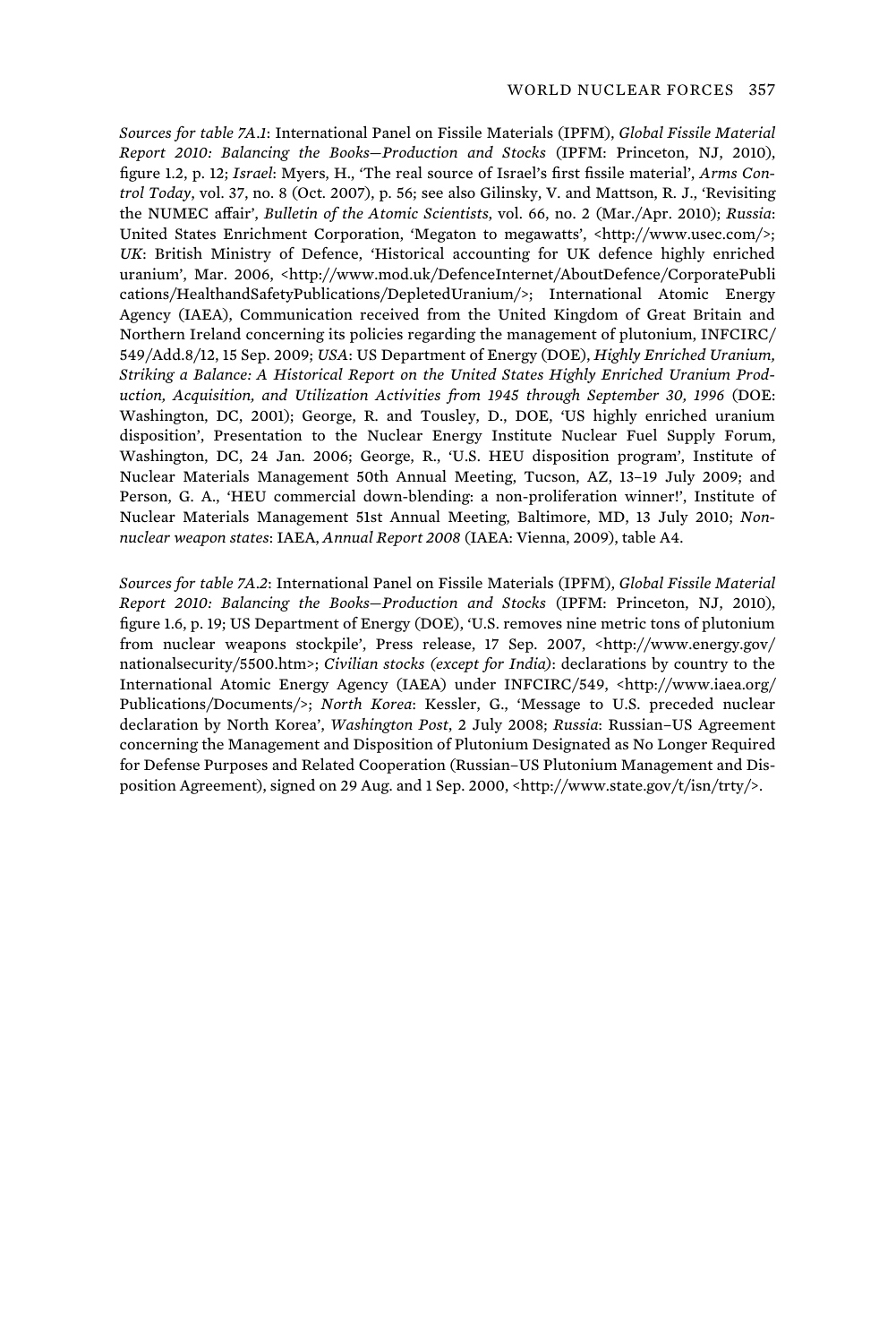| State         | Facility name<br>or location | Type     | Status                | Enrichment<br>$\mathbf{process}^a$ | Capacity<br>(thousands<br>$SWU/yr)^b$ |
|---------------|------------------------------|----------|-----------------------|------------------------------------|---------------------------------------|
| Argentina     | Pilcaniyeu                   | Civilian | Resuming operation GD |                                    | $20 - 3000$                           |
| <b>Brazil</b> | Resende Enrichment           | Civilian | Under construction    | GC.                                | 120                                   |
| China         | Lanzhou 2                    | Civilian | Operational           | GC.                                | 500                                   |
|               | Lanzhou (new)                | Civilian | Operational           | GC.                                | 500                                   |
|               | Shaanxi                      | Civilian | Operational           | GC                                 | 500-1 000                             |
| France        | Eurodif                      | Civilian | Operational           | GD                                 | 10 800                                |
|               | Georges Besse II             | Civilian | Under construction    | GC.                                | 7500-11000                            |
| Germany       | Urenco Gronau <sup>c</sup>   | Civilian | Operational           | GC                                 | 2 200-4 500                           |
| India         | Rattehalli                   | Military | Operational           | GC.                                | $15 - 30$                             |
| <b>Iran</b>   | <b>Natanz</b>                | Civilian | Under construction    | G <sub>C</sub>                     | 120                                   |
|               | Oom                          | Civilian | Under construction    | GC.                                | $5 - 10$                              |
| Japan         | $R$ okkasho <sup>d</sup>     | Civilian | Shut down             | G <sub>C</sub>                     | $<$ 1 050                             |
| Netherlands   | Urenco Almelo                | Civilian | Operational           | GC                                 | 3800                                  |
| North Korea   | Yongbyon                     | Ś        | Ś                     | GC                                 | Şб                                    |
| Pakistan      | Gadwal                       | Military | Operational           | GC.                                | Ś                                     |
|               | Kahuta                       | Military | Operational           | $G_{C}$                            | $20 - 30$                             |
| Russia        | Angarsk                      | Civilian | Operational           | GC                                 | 2 200-5 000                           |
|               | Novouralsk                   | Civilian | Operational           | GC                                 | 13 300                                |
|               | Seversk                      | Civilian | Operational           | GC.                                | 3800                                  |
|               | Zelenogorsk                  | Civilian | Operational           | GC                                 | 7900                                  |
| UK            | Capenhurst                   | Civilian | Operational           | GC                                 | 5 0 0 0                               |
| USA           | Areva Eagle Rock             | Civilian | Planned               | GC.                                | $3,300 - 6,600$                       |
|               | Paducah                      | Civilian | To be shutdown        | GD                                 | 11 300                                |
|               | Piketon, Ohio                | Civilian | Under construction    | GC                                 | 3800                                  |
|               | Urenco Eunice                | Civilian | Operating             | GC                                 | 5900                                  |
|               |                              |          |                       |                                    |                                       |

## **Table 7A.3.** Significant uranium enrichment facilities and capacity worldwide, as of December 2010

*a* The gas centrifuge (GC) is the main isotope-separation technology now used to increase the fraction of U-235 in uranium, but a few facilities continue to use gaseous diffusion (GD).

*b* SWU/yr = Separative work units per year: a SWU is a measure of the effort required in an enrichment facility to separate uranium of a given content of uranium-235 into 2 components, 1 with a higher and 1 with a lower percentage of uranium-235.

*c* Expansion is under way.

*d* The Rokkasho centrifuge plant was shut down in Dec. 2010; there are plans to reopen it with new centrifuge technology.

*e* On North Korea's Yongbyon facility see chapter 7, section X.

*Sources*: Enrichment capacity data is based on International Atomic Energy Agency (IAEA), Integrated Nuclear Fuel Cycle Information Systems (INFCIS), <http://www-nfcis.iaea.org/>; International Panel on Fissile Materials (IPFM), *Global Fissile Material Report 2010: Balancing the Books—Production and Stocks* (IPFM: Princeton, NJ, 2010); and Citizens' Nuclear Information Center (CNIC), 'Uranium enrichment plant turns into a big waste dump', *Nuke Info Tokyo*, no. 140 (Jan./Feb. 2011), pp. 3–4.